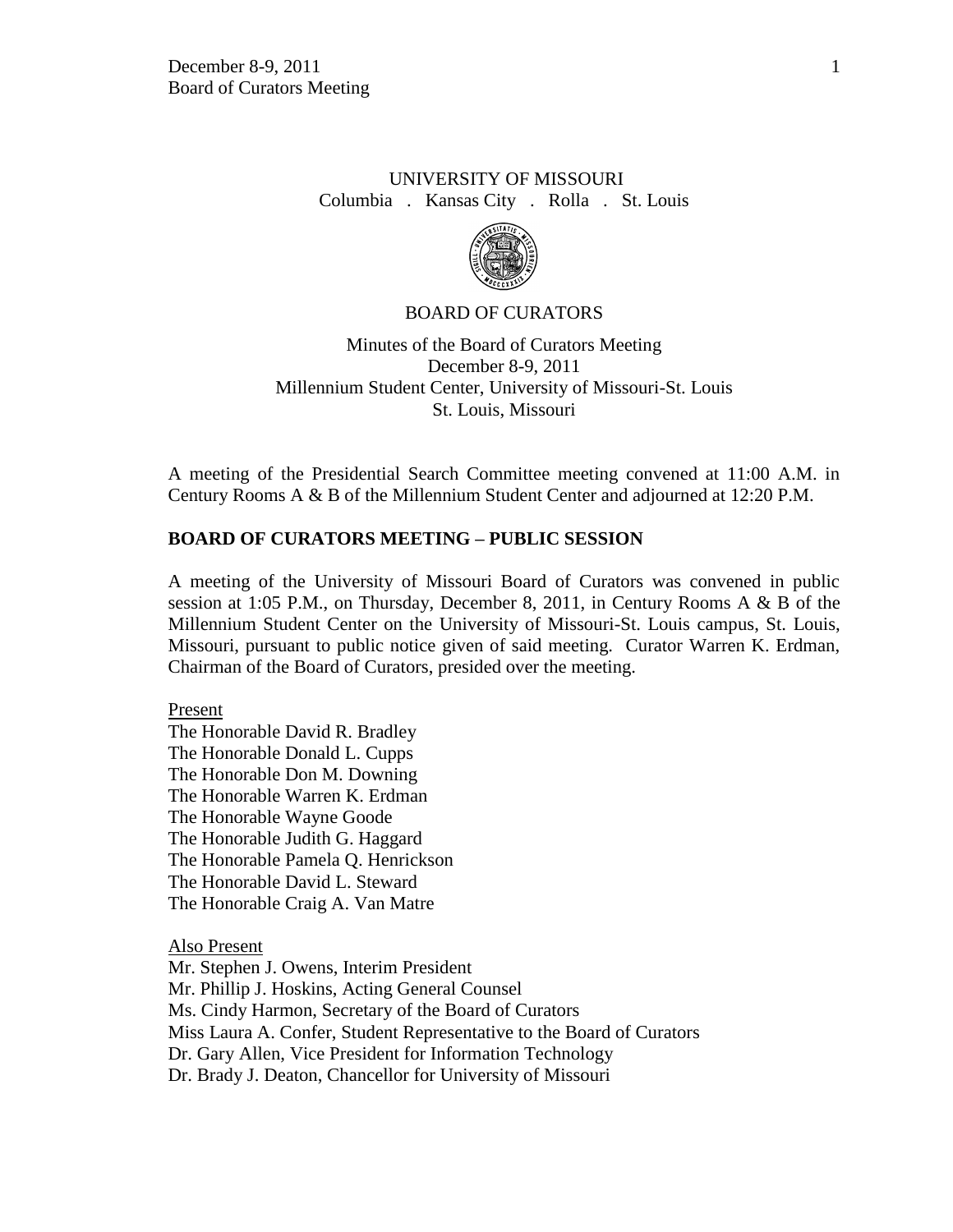Dr. Thomas F. George, Chancellor for University of Missouri – St. Louis Dr. Steven Graham, Senior Associate Vice President for Academic Affairs Mr. Stephen C. Knorr, Vice President for Government Relations Ms. Natalie "Nikki" Krawitz, Vice President for Finance and Administration Mr. Leo E. Morton, Chancellor of University of Missouri – Kansas City Dr. Michael F. Nichols, Vice President for Research and Economic Development Dr. Betsy Rodriguez, Vice President for Human Resources Dr. W. Kent Wray, Interim Chancellor for Missouri University of Science and Technology Ms. Kathleen Miller, Chief of Staff Ms. Cindy Pollard, Associate Vice President of Strategic Communications Media representatives

# **General Business**

Review of Consent Agenda – no discussion

Approval of Board of Curators Executive Committee and Standing Committee Appointments, 2011

It was recommended by Chairman Erdman, moved by Curator Goode and

seconded by Curator Steward, that the following Board of Curators Executive Committee

and Standing Committees appointments be approved for 2011:

#### **Executive Committee**

Warren K. Erdman, Chairman David R. Bradley Don M. Downing

#### **Academic, Student and External Affairs Committee**

Judith G. Haggard, Chairwoman Wayne Goode Pamela Q. Henrickson Craig A. Van Matre Warren K. Erdman, ex officio Laura A. Confer, ex officio Stephen J. Owens, ex officio

### **Audit Committee**

Wayne Goode, Chairman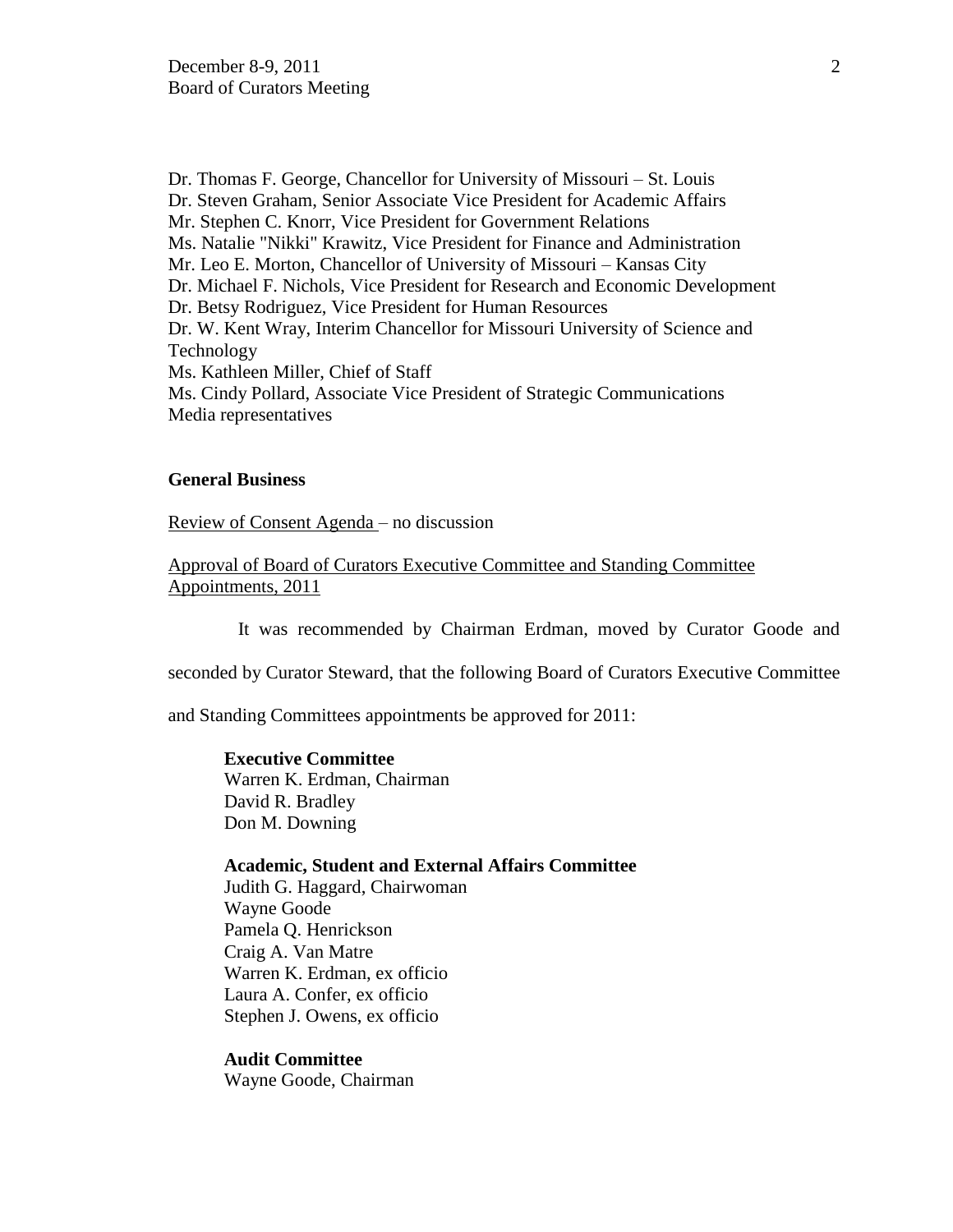Don M. Downing Craig A. Van Matre

### **Compensation and Human Resources Committee**

David R. Bradley, Chairman Donald L. Cupps Judith G. Haggard David L. Steward

### **Finance Committee**

Don M. Downing, Chairman David R. Bradley Wayne Goode David L. Steward

### **Governance, Resources and Planning Committee**

Judith G. Haggard, Chairwoman Donald L. Cupps Pamela Q. Henrickson Warren K. Erdman, ex officio Stephen J. Owens, ex officio

Roll call vote: Curator Bradley voted yes. Curator Cupps voted yes. Curator Downing voted yes. Curator Erdman voted yes. Curator Goode voted yes. Curator Haggard voted yes. Curator Henrickson voted yes. Curator Steward voted yes. Curator Van Matre voted yes.

The motion carried.

Resolution for Executive Session of the Board of Curators Meeting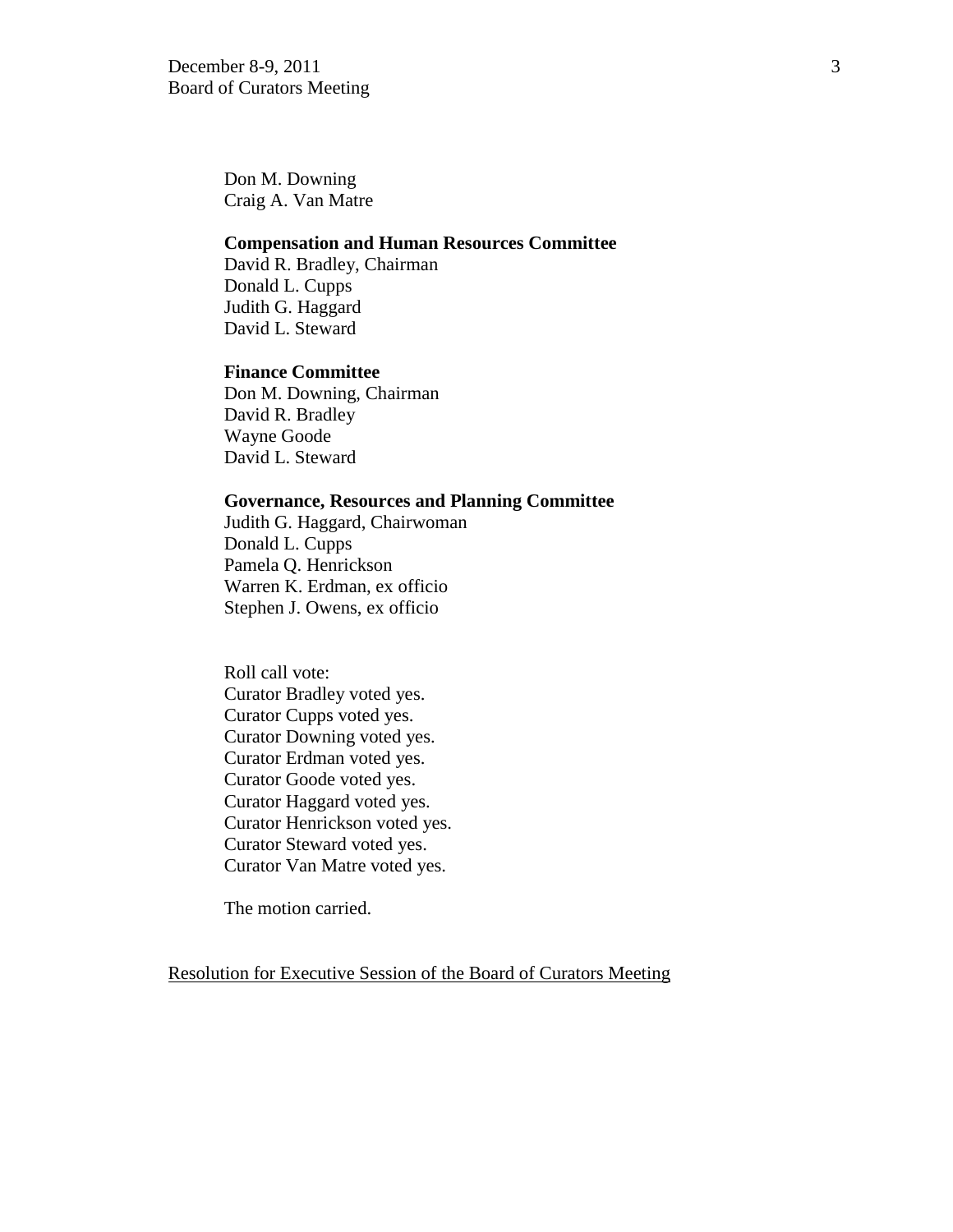It was moved by Curator Bradley and seconded by Curator Downing, that there shall be an executive session with a closed record and closed vote of the Board of Curators meeting, on December 8-9, 2011 for consideration of:

- **Section 610.021(1), RSMo**, relating to matters identified in that provision, which include legal actions, causes of action or litigation, and confidential or privileged communications with counsel; and
- Section 610.021(2), RSMo, relating to matters identified in that provision, which include leasing, purchase, or sale of real estate; and
- **Section 610.021(3), RSMo**, relating to matters identified in that provision, which include hiring, firing, disciplining, or promoting of particular employees; and
- **Section 610.021(12), RSMo,** relating to matters identified in that provision, which include sealed bids and related documents and sealed proposals and related documents or documents related to a negotiated contract; and
- **Section 610.021 (13), RSMo**, relating to matters identified in that provision, which include individually identifiable personnel records, performance ratings, or records pertaining to employees or applicants for employment.

Roll call vote:

Curator Bradley voted yes. Curator Cupps voted yes. Curator Downing voted yes. Curator Erdman voted yes. Curator Goode voted yes. Curator Haggard voted yes. Curator Henrickson voted yes. Curator Steward voted yes. Curator Van Matre voted yes.

The motion carried.

Board of Curators standing committee meetings were convened at 1:10 pm and concluded at 5:20 pm.

### **BOARD OF CURATORS MEETING – EXECUTIVE SESSION**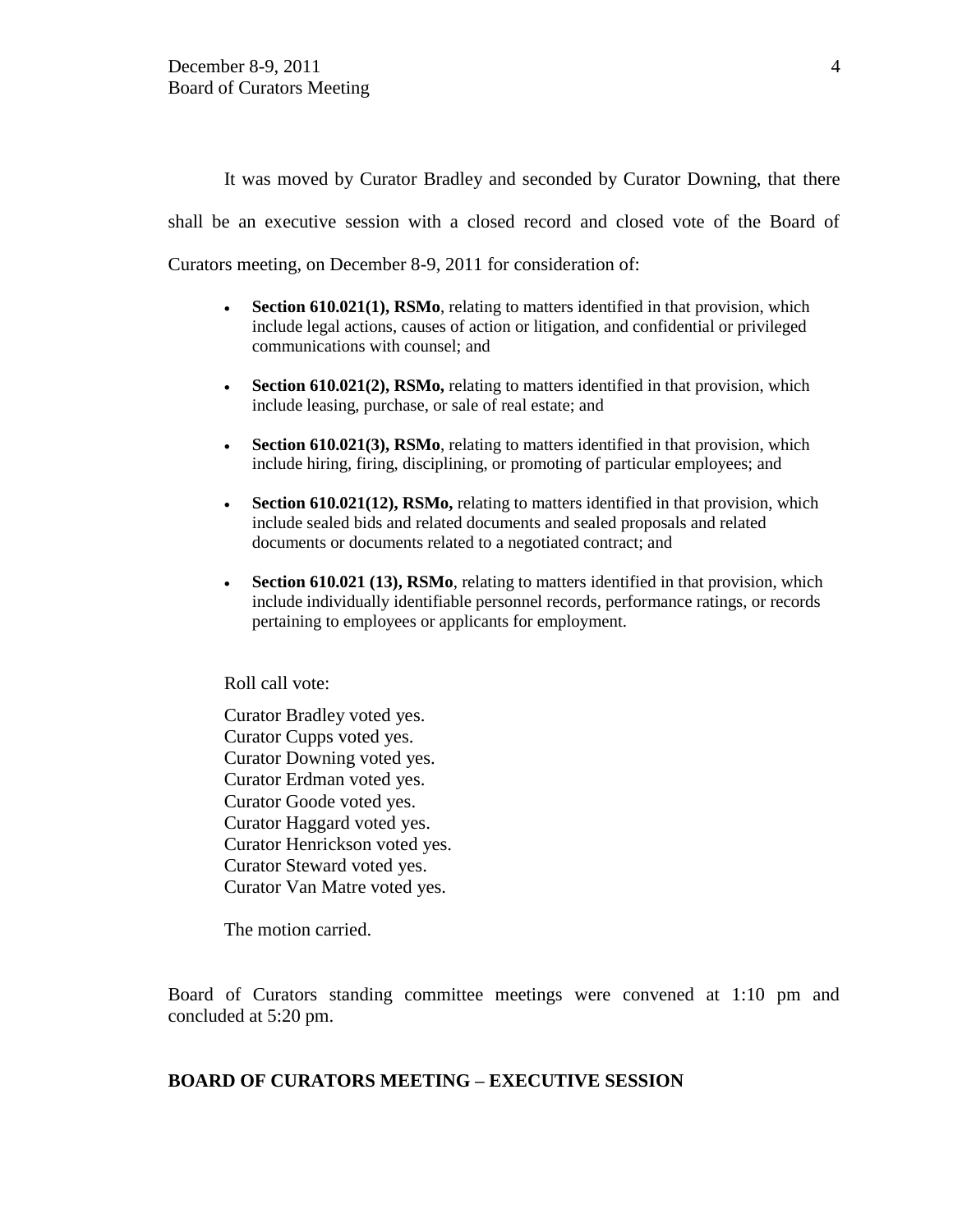A meeting of the University of Missouri Board of Curators was convened in executive session at 5:30 P.M., on Thursday, December 8, 2011, in Room 313 of the Millennium Student Center on the University of Missouri-St. Louis campus, St. Louis, Missouri, pursuant to public notice given of said meeting. Curator Warren K. Erdman, Chairman of the Board of Curators, presided over the meeting.

### Present

The Honorable David R. Bradley The Honorable Donald L. Cupps The Honorable Don M. Downing The Honorable Warren K. Erdman The Honorable Wayne Goode The Honorable Judith G. Haggard The Honorable Pamela Q. Henrickson The Honorable David L. Steward The Honorable Craig A. Van Matre

Also Present Mr. Stephen J. Owens, Interim President Mr. Phillip J. Hoskins, Acting General Counsel Ms. Cindy Harmon, Secretary of the Board of Curators Miss Laura A. Confer, Student Representative to the Board of Curators

Executive session of the Compensation and Human Resources Committee was conducted.

Annual Performance Review, Phillip J. Hoskins, Acting General Counsel – presented by Curator David Bradley, Chairman of the Compensation and Human Resources Committee.

Extend Employment Agreement for the New President of the University of Missouri System

It was recommended by the Presidential Search Committee, moved by Curator

Bradley, and seconded by Curator Steward, that the following action be approved: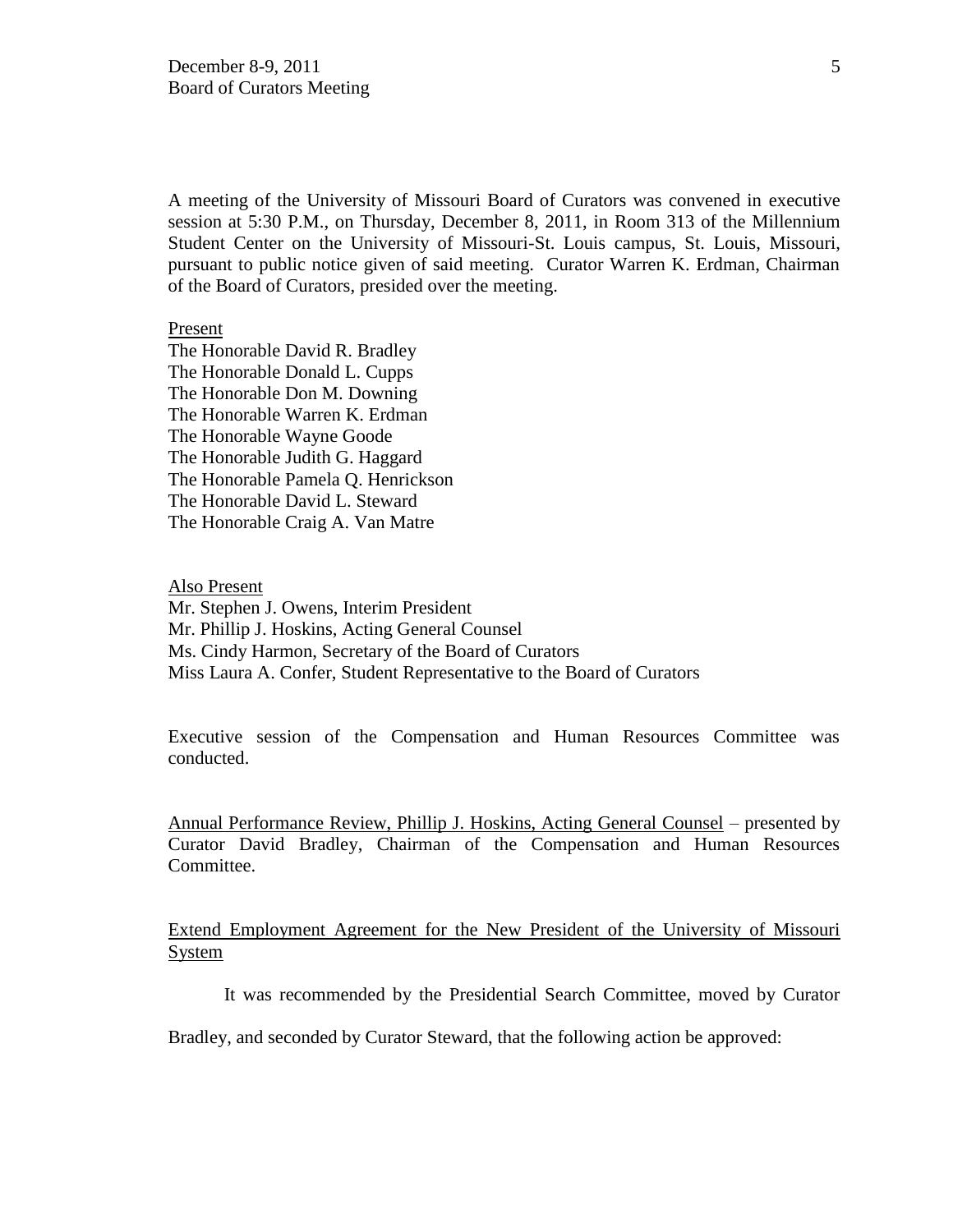that the Chairman of the Board of Curators be authorized to extend an employment agreement to Timothy M. Wolfe as the new President of the University of Missouri System on terms and conditions substantially and materially the same as discussed and agreed to by the Board of Curators and subject to review and approval as to legal form by Acting General Counsel Hoskins.

Roll call vote of Board:

Curator Bradley voted yes. Curator Cupps voted yes. Curator Downing voted yes. Curator Erdman voted yes. Curator Goode voted yes. Curator Haggard voted yes. Curator Henrickson voted yes. Curator Steward voted yes. Curator Van Matre voted yes.

The motion carried.

The executive session of the Board of Curators meeting recessed at 6:00 PM on Thursday, December 8, 2011.

**Board of Curators, President and General Officers Working Dinner** was held at the Norwood Hills Country Club regarding University of Missouri – St. Louis Faculty's Community Impact.

# **BOARD OF CURATORS MEETING – PUBLIC SESSION**

### **UMSL Faculty Senate Breakfast with the Board of Curators**

Room C, Millennium Student Center, University of Missouri – St. Louis, St. Louis, Missouri.

Performance by the a cappella group Vocal Point

A meeting of the University of Missouri Board of Curators reconvened in public session at 9:00 A.M., on Friday, December 9, 2011, in Century Rooms A & B of the Millennium Student Center on the University of Missouri-St. Louis campus, St. Louis, Missouri, pursuant to public notice given of said meeting. Curator Warren K. Erdman, Chairman of the Board of Curators, presided over the meeting.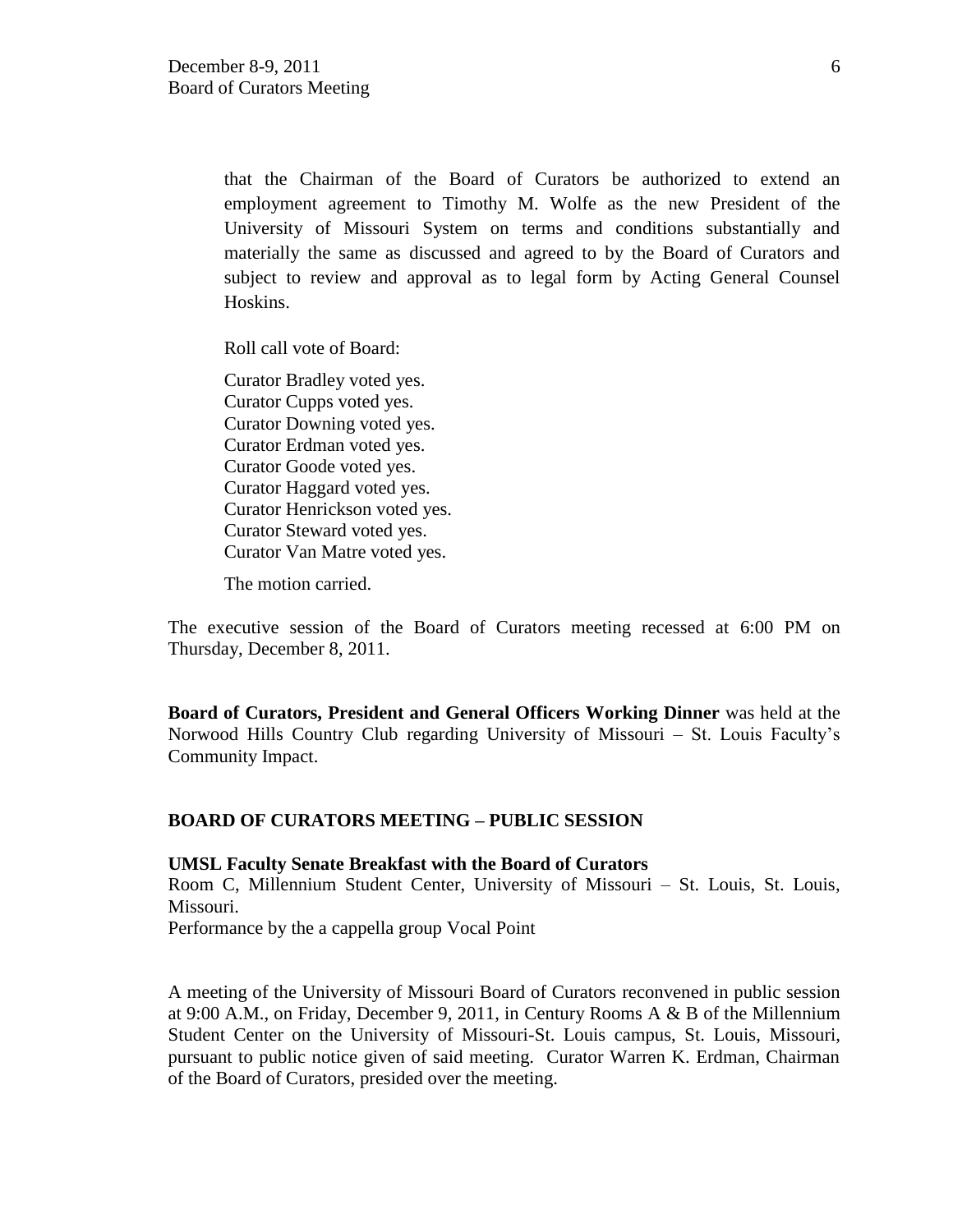Present

The Honorable David R. Bradley The Honorable Donald L. Cupps The Honorable Don M. Downing The Honorable Warren K. Erdman The Honorable Wayne Goode The Honorable Judith G. Haggard The Honorable Pamela Q. Henrickson The Honorable David L. Steward The Honorable Craig A. Van Matre

### Also Present

Mr. Stephen J. Owens, Interim President Mr. Phillip J. Hoskins, Acting General Counsel Ms. Cindy Harmon, Secretary of the Board of Curators Miss Laura A. Confer, Student Representative to the Board of Curators Dr. Gary Allen, Vice President for Information Technology Dr. Brady J. Deaton, Chancellor for University of Missouri Dr. Thomas F. George, Chancellor for University of Missouri – St. Louis Dr. Steven Graham, Senior Associate Vice President for Academic Affairs Mr. Stephen C. Knorr, Vice President for Government Relations Ms. Natalie "Nikki" Krawitz, Vice President for Finance and Administration Mr. Leo E. Morton, Chancellor of University of Missouri – Kansas City Dr. Michael F. Nichols, Vice President for Research and Economic Development Dr. Betsy Rodriguez, Vice President for Human Resources Dr. W. Kent Wray, Interim Chancellor for Missouri University of Science and Technology Ms. Kathleen Miller, Chief of Staff Ms. Cindy Pollard, Associate Vice President of Strategic Communications Media representatives

# **General Business**

Board Chairman's Report – presented by Chairman Erdman (recording on file)

Topic: Advancing Missouri Communities

Those recognized from each campus included:

- Lisa Dorner's work in partnering UMSL with the St. Louis Language Immersion School
- Anne Marie Foley's service learning office at the University of Missouri Columbia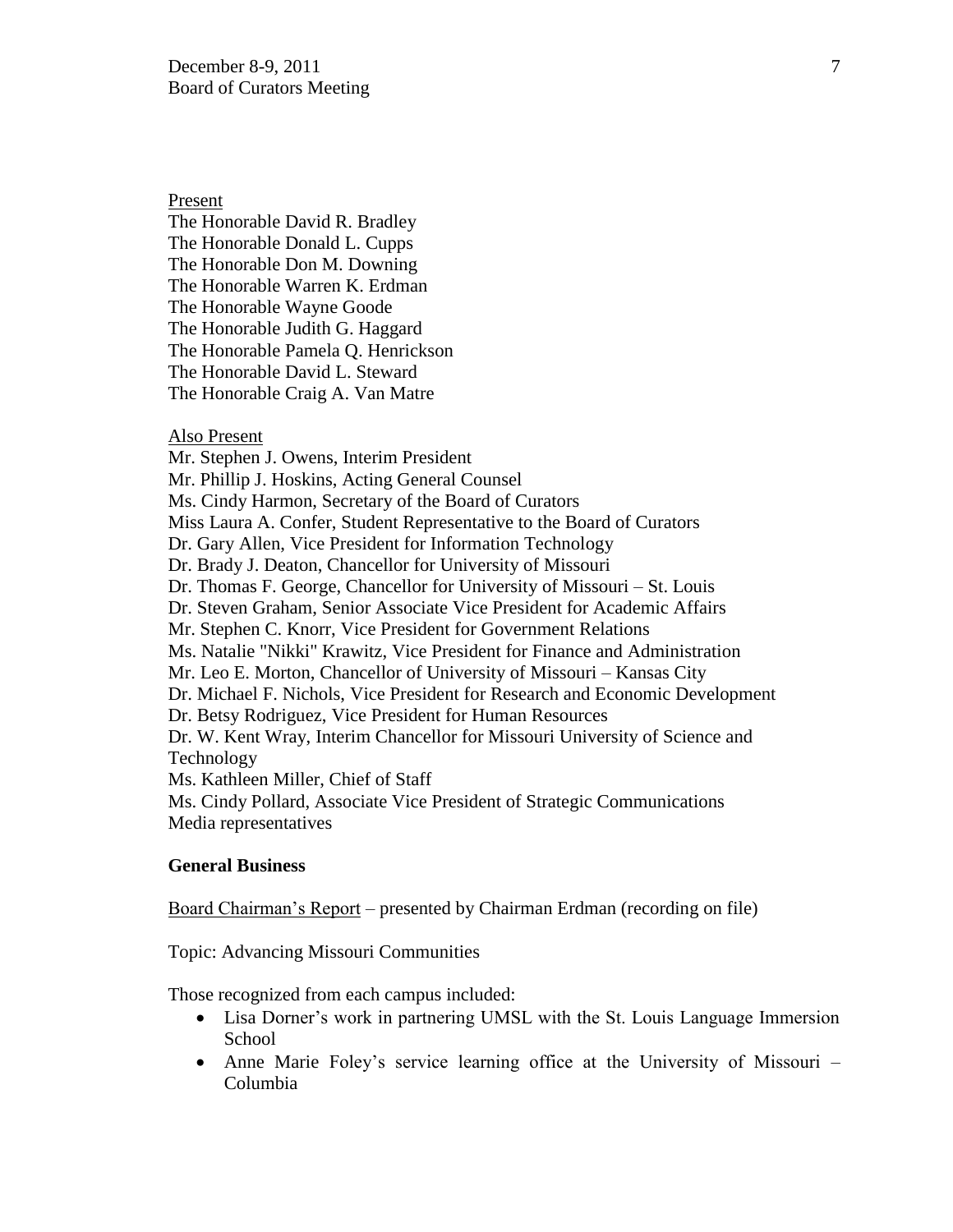- Katie Shannon's seminar course in biological sciences at Missouri University of Science and Technology
- Melanie Simmer-Beck's community dental clinics at University of Missouri Kansas City

Chairman Erdman also gave remarks regarding his year as leader of the Board of Curators and thanked the administration for their continued and diligent leadership through a difficult year.

University Interim President's Report – presented by Interim President Owens (recording and slides on file)

Interim President Owens focused on a time of change at the University of Missouri:

- Leadership
- Online instruction
- Retirement security
- Operational Excellence Initiative (shared services)
- Funding

Chancellors' Panel Discussion – Development (recording on file)

Participants included:

- Missouri S  $& T$  Interim Chancellor Wray
- University of Missouri Kansas City Chancellor Morton
- University of Missouri St. Louis Chancellor George
- University of Missouri Columbia Chancellor Deaton

Discussion moderated by Interim President Owens.

# **Consent Agenda**

It was endorsed by Interim President Owens, moved by Curator Haggard and

seconded by Curator Van Matre, that the following items be approved by consent agenda:

# CONSENT AGENDA

- 1. Minutes, October 4, 2011 Special Board of Curators meeting
- 2. Minutes, October 20-21, 2011 Board of Curators meeting
- 3. Minutes, October 19-20, 2011 Presidential Search Committee meeting
- 4. Minutes, October 29, 2011 Presidential Search Committee meeting
- 5. Minutes, November 3, 2011 Presidential Search Committee meeting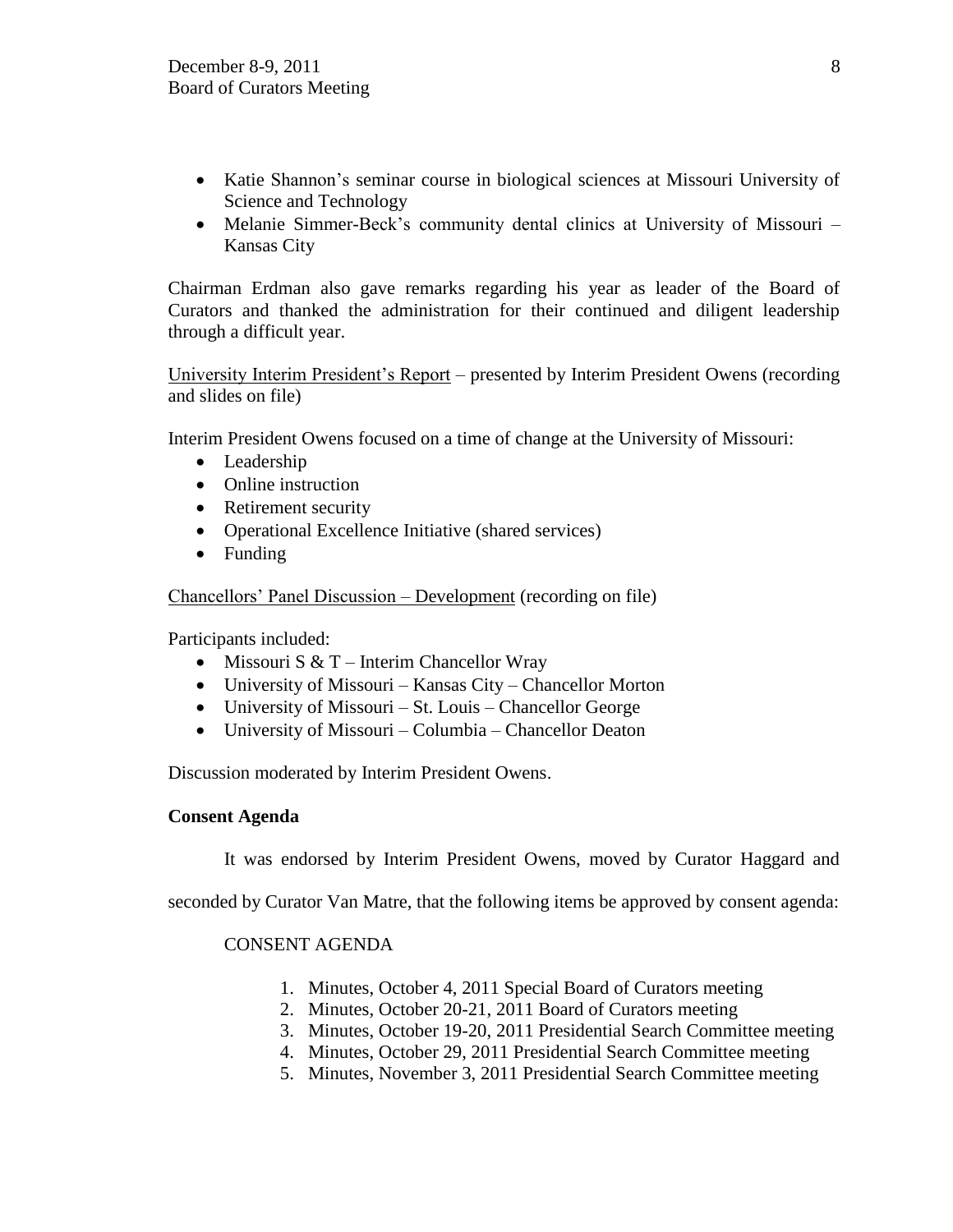- 6. Minutes, November 14, 2011 Presidential Search Committee meeting
- 7. Minutes, November 19, 2011 Presidential Search Committee meeting
- 8. Budget Modification Approval East Campus Chiller Plant, MU
- 9. Approval of Spinal Cord Injuries and Congenital or Acquired Disease Processes Research Program Proposals
- 10. Approval of Spinal Cord Injuries and Congenital or Acquired Disease Processes New Board Members
- 11. Revision to Collected Rules and Regulations 230.070 D.1.a. Educational Assistance Program for University Employees, Other than Graduate Teaching and Research Assistants

Roll call vote:

Curator Bradley voted yes. Curator Cupps was absent for vote. Curator Downing voted yes. Curator Erdman voted yes. Curator Goode voted yes. Curator Haggard voted yes. Curator Henrickson voted yes. Curator Steward voted yes. Curator Van Matre voted yes.

The motion carried.

- 1. Minutes, October 4, 2011 Special Board of Curators Meeting as provided to the curators for review and approval.
- 2. Minutes, October 20-21, 2011 Board of Curators Meeting as provided to the curators for review and approval.
- 3. Minutes, October 19-20, 2011 Presidential Search Committee Meeting as provided to the curators for review and approval.
- 4. Minutes, October 29, 2011 Presidential Search Committee Meeting as provided to the curators for review and approval.
- 5. Minutes, November 3, 2011 Presidential Search Committee Meeting as provided to the curators for review and approval.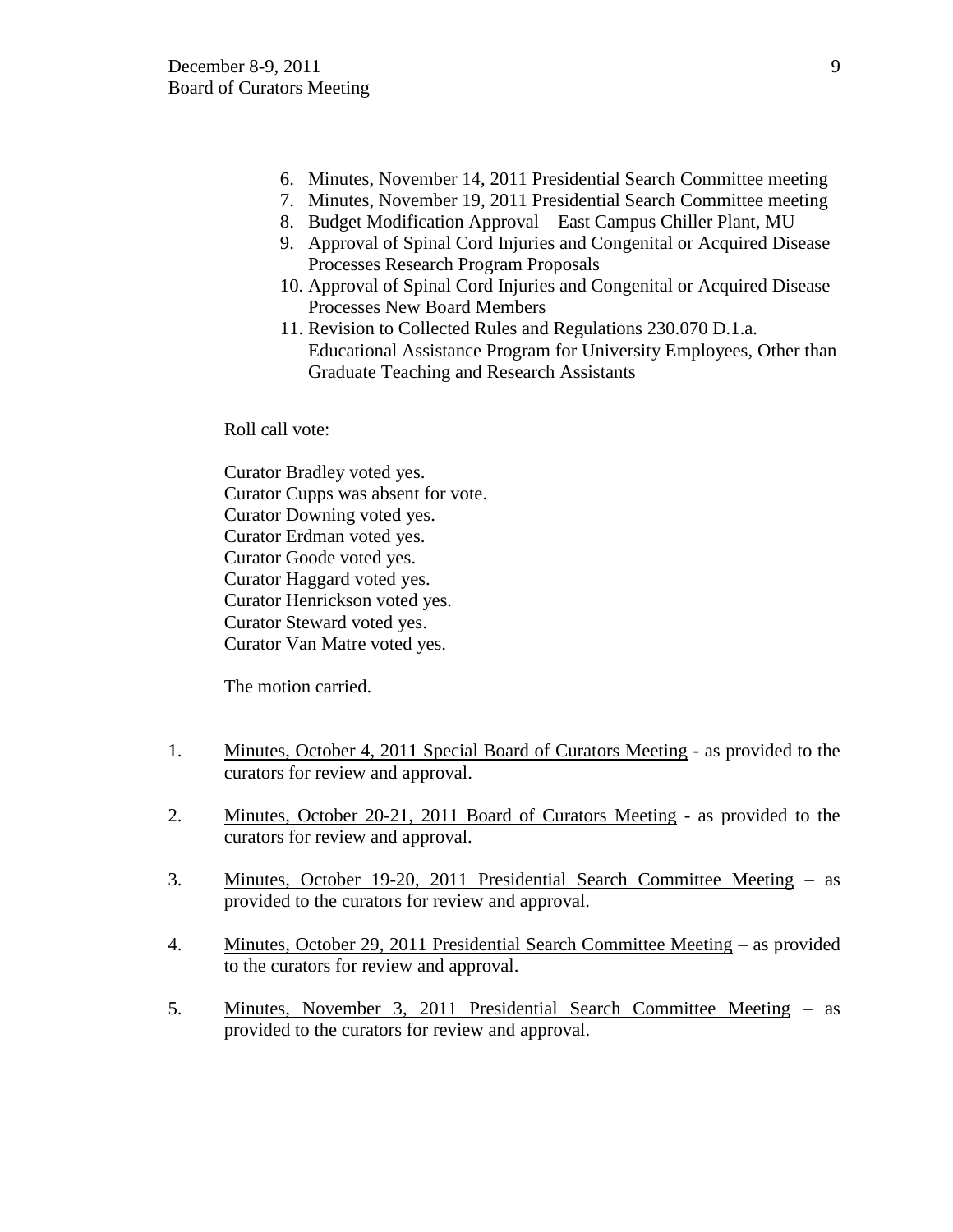- 6. Minutes, November 14, 2011 Presidential Search Committee Meeting as provided to the curators for review and approval.
- 7. Minutes, November 19, 2011 Presidential Search Committee Meeting as provided to the curators for review and approval.
- 8. Budget Modification Approval East Campus Chiller Plant, MU -

It was approved to increase the East Campus Chiller Plant project budget from \$15,000,000 to \$16,085,993 with Campus Facilities Energy Management capital funds.

| \$10,000,000 |
|--------------|
| 6,085,993    |
| \$16,085,993 |
|              |

9. Approval of Spinal Cord Injuries and Congenital or Acquired Disease Processes Research Program Proposals

Approved the one research proposal approved by the Spinal Cord Injuries Research Program Advisory Board as presented:

Development of an IPhone/IPad Application for Individuals with Limited Finger Mobility

Holly Hollingsworth Program in Physical Therapy Washington University School of Medicine Total funding recommended  $$126,120$ 

10. Approval of Spinal Cord Injuries and Congenital or Acquired Disease Processes New Board Members

That the new members be approved for the Spinal Cord Injuries and Congenital or Acquired Disease Processes Research Program Advisory Board for term to begin immediately.

It is recommended that:

 Renee C. Stucky, PhD. be appointed to replace Hiroko Arikawa with a three year term beginning January 2012.

 Michael E. Acuff, M.D. be appointed to replace Justin Brown with a three year term beginning January 2012.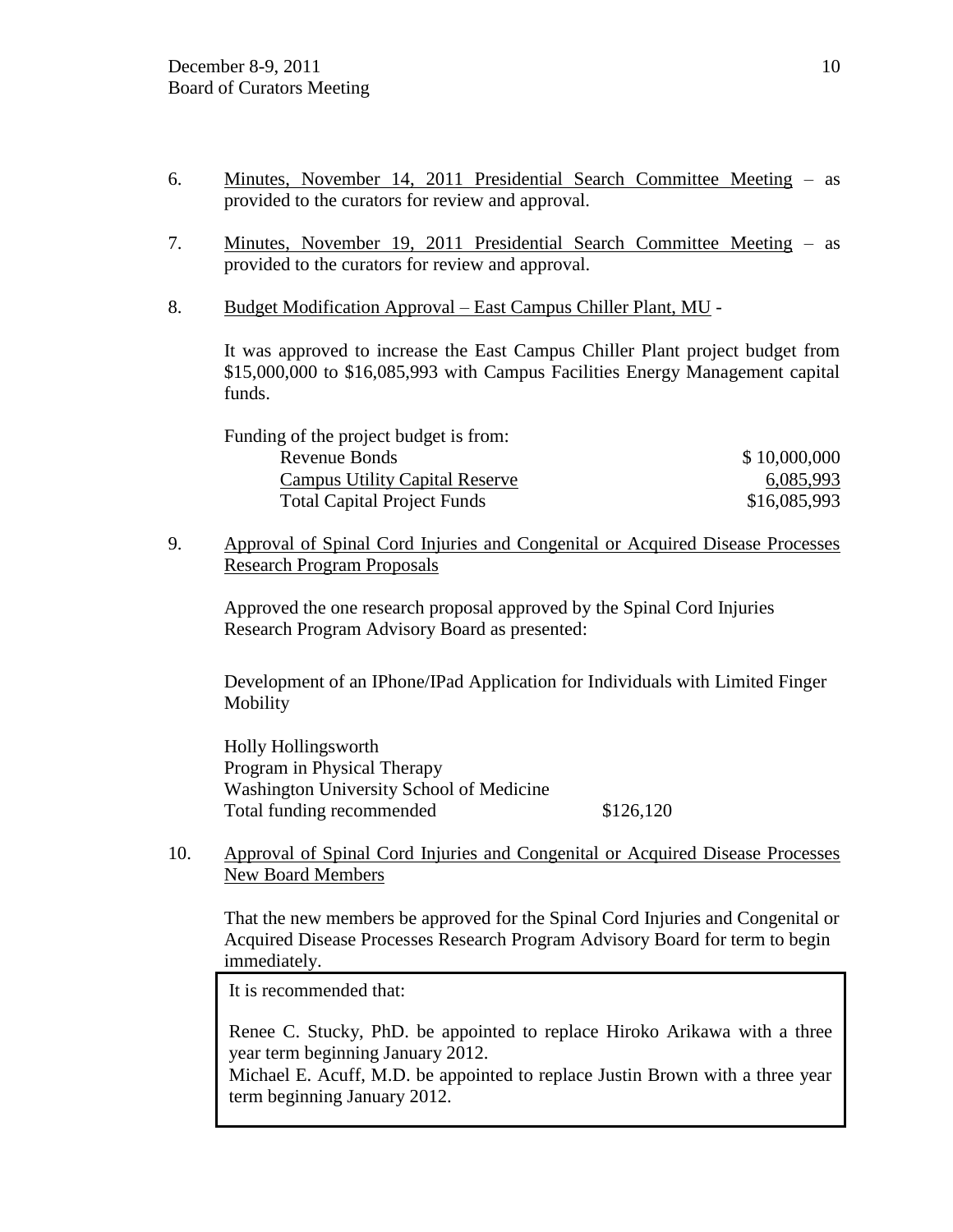11. Revision to Collected Rules and Regulations 230.070 D.1.a. Educational Assistance Program for University Employees, Other than Graduate Teaching and Research Assistants

# **Collected Rules and Regulations**

# **230.070 Educational Assistance Program for University Employees, Other than Graduate Teaching and Research Assistants**

Bd. Min. 2-19-71, p. 35,487; Amended Bd. Min. 3-18-77, 6-18-82; Amended Bd. Min. 12-12-86, 12-7-90, Amended Bd. Min. 5-23-03, Amended Bd. Min. 11-29- 07; Amended Bd. Min. 10-23-09, Amended Bd. Min. 12-9-11.

- A. **All employees classified at least 75 percent FTE**—with an indicated appointment duration of at least 6 months and regularly scheduled to work a minimum average of 30 hours per week may enroll for not more than six credit hours per semester (a maximum of three during the summer session or intersession) in college level, credit courses. Those appointed on a full-time, nine-month basis, however, may enroll for not more than the maximum number of hours allowable by that campus during the summer session, provided they do not hold an appointment for the summer session.
	- 1. These employees:
		- a. Shall be permitted to receive credit for courses taken within the regulations of the University of Missouri;
		- b. Will pay 25 percent of the normal Tuition and Supplemental Fees when enrolling with the intention of receiving academic credit for the course(s). He (or she) will pay the normal amount on all other fees. No Tuition nor Supplemental Fee is required if the employee audits courses on his or her own or at the request of the department head.
		- c. Prior to the end of the semester/session in which Educational Assistance is being requested, an employee must submit a request (Form #UM84-1), approved by his department head, the dean or director or by the Provost or designee on campuses with no schools or colleges, indicating the course(s) to be taken, its (their) purpose, and how the time is to be adjusted.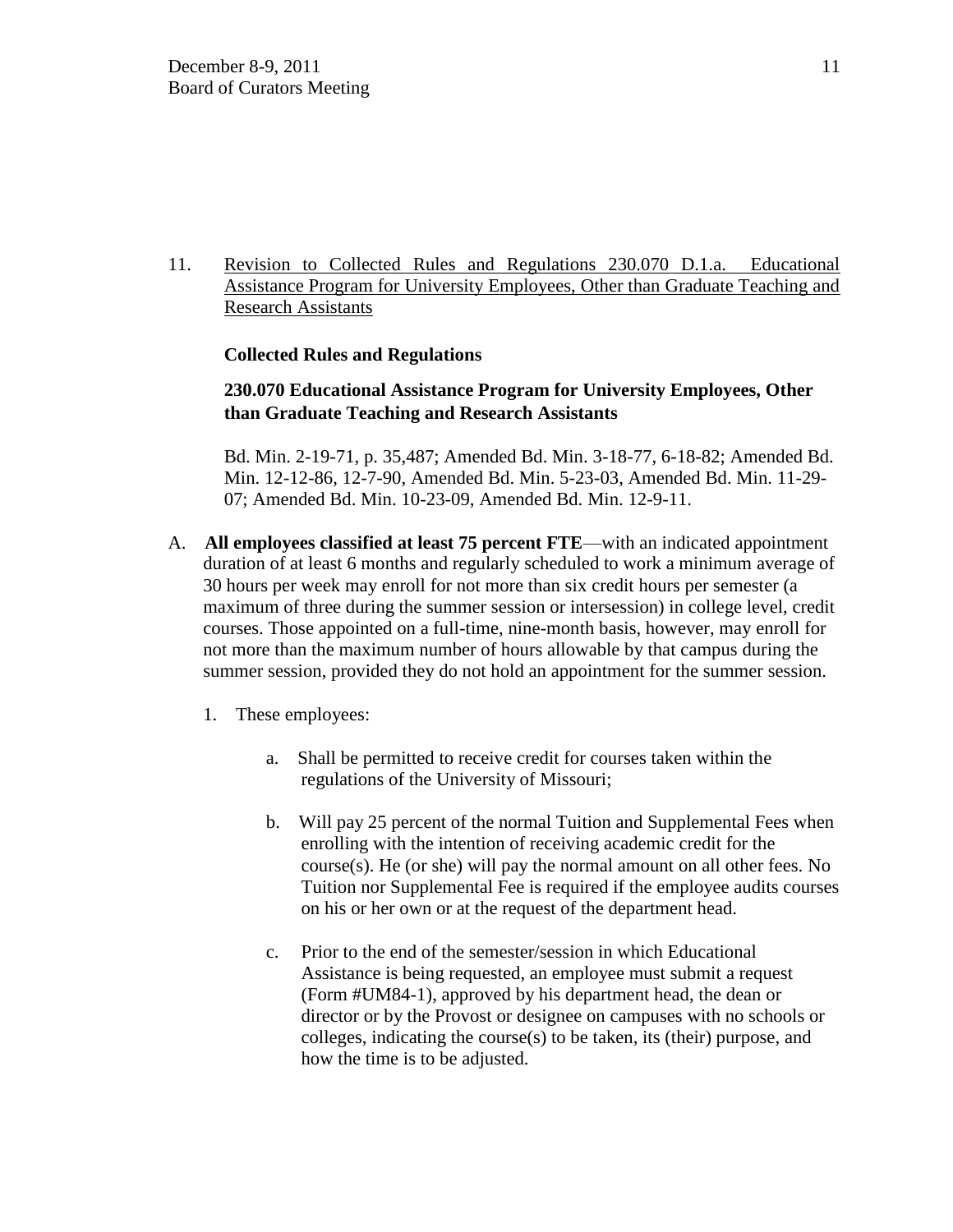2. Employees must file an application to enroll with the Registrar and meet the student admission requirements.

# B. **Administrative, Service and Support Staff (non-academic) enrolling in college classes are subject to the following conditions:**

- 1. Immediately prior to registration, the employee must have completed a sixmonth period of continuous employment. If the course work is part of the required job training procedure for the work to be done by the employee, the six-month employment requirement may be waived.
- 2. The course(s):
	- a. Must be taken outside scheduled working hours, or
	- b. An equivalent adjustment must be made in the employee's work schedule to make up the time away from work, or
	- c. An equivalent adjustment must be made in the employee's pay, or
	- d. The time away from work must be deducted from an employee's vacation.
- 3. When an employee is requested by the department head to enroll in a course(s) which is (are) directly related to his (or her) assigned University responsibilities, the time away from work to attend classes shall be considered as part of his (or her) regular work schedule.
- 4. Class attendance shall not take priority over the work to be performed except as outlined above.
- 5. An employee who has retired under the University of Missouri Retirement, Disability and Death Benefit Plan, will be permitted to register and receive credit for courses without payment of fees, providing there is space available. Such retired employee must meet the student admission requirements. The retired employee shall also present to the Registrar the Retirement Identification Card at time of registration.

# C. **Tuition Reduction for Spouses and Dependents**

1. Definitions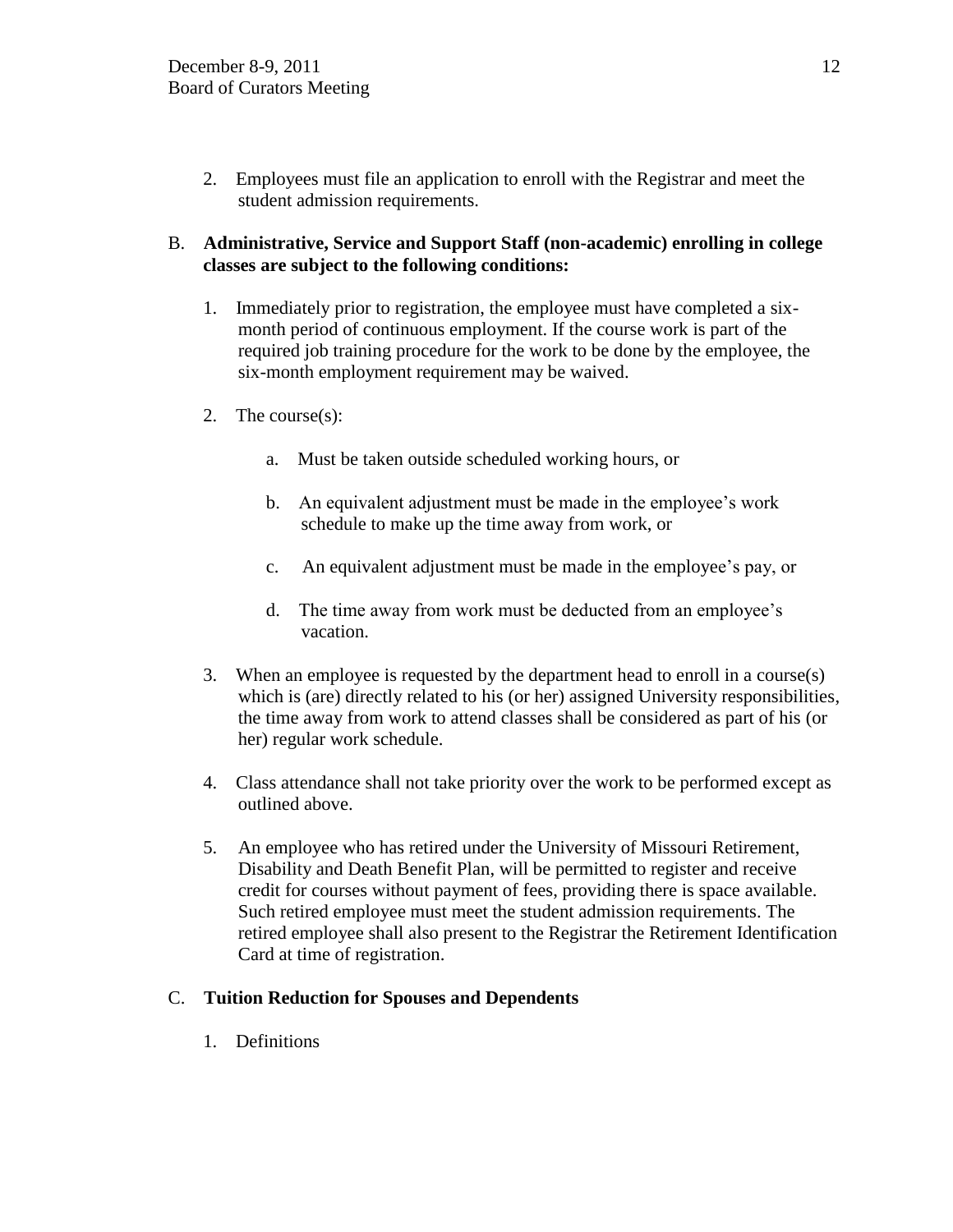- a. Employee: Employees must be currently employed as a benefit eligible employee and have five years of continuous, full-time service with the University at some point, prior to the deadline for registration. The employee must remain a University of Missouri employee through the beginning of the course in which the spouse/dependent is enrolled. If the employee separates from the University, the spouse/dependent may complete the semester in which enrolled.
- b. Eligible Spouse: The legal spouse of an Employee, excluding a divorced spouse or a spouse separated by contract or decree from the Employee. Employees eligible for the Educational Assistance Program are excluded from the definition of Eligible Spouse.
- c. Eligible Dependent Child or Children: Eligible Dependent Child or Children must meet the criteria required under the definitions of "Child" or Children" and "Dependent" based on the terms and conditions of the University of Missouri Medical Benefits Plan with the exception that foster children shall not be eligible under this program. Employees eligible for the Educational Assistance Program are excluded from the definition of Eligible Dependent.
- d. Course: University of Missouri college credit course is defined as any undergraduate, graduate, or professional credit course offered by the institution up to a total of 140 credit hours per eligible spouse or dependent child(ren). University programs of study, which blend undergraduate and graduate courses, are included and may be accessed up to the 140 credit hour limit.
- e. Fees: Tuition only. Activity fees, books and other expenses are the responsibility of the participant. Application for this tuition reduction must be made prior to the end of the semester/session in which Tuition Reimbursement is being requested. No tuition reduction will be granted for courses previously completed. The regular refund policy of the University applies in cases of withdrawal from a course.
- 2. Benefit
	- a. The University will provide a benefit equal to a 50% reduction of tuition for an Eligible Spouse or an Eligible Dependent Child of Eligible Employees for up to 140 credit hours of University of Missouri college credit courses per Eligible Spouse or Eligible Dependent Child. The tuition benefit will not exceed 50% if both spouses or both parents are Eligible Employees. For all courses (undergraduate, graduate, or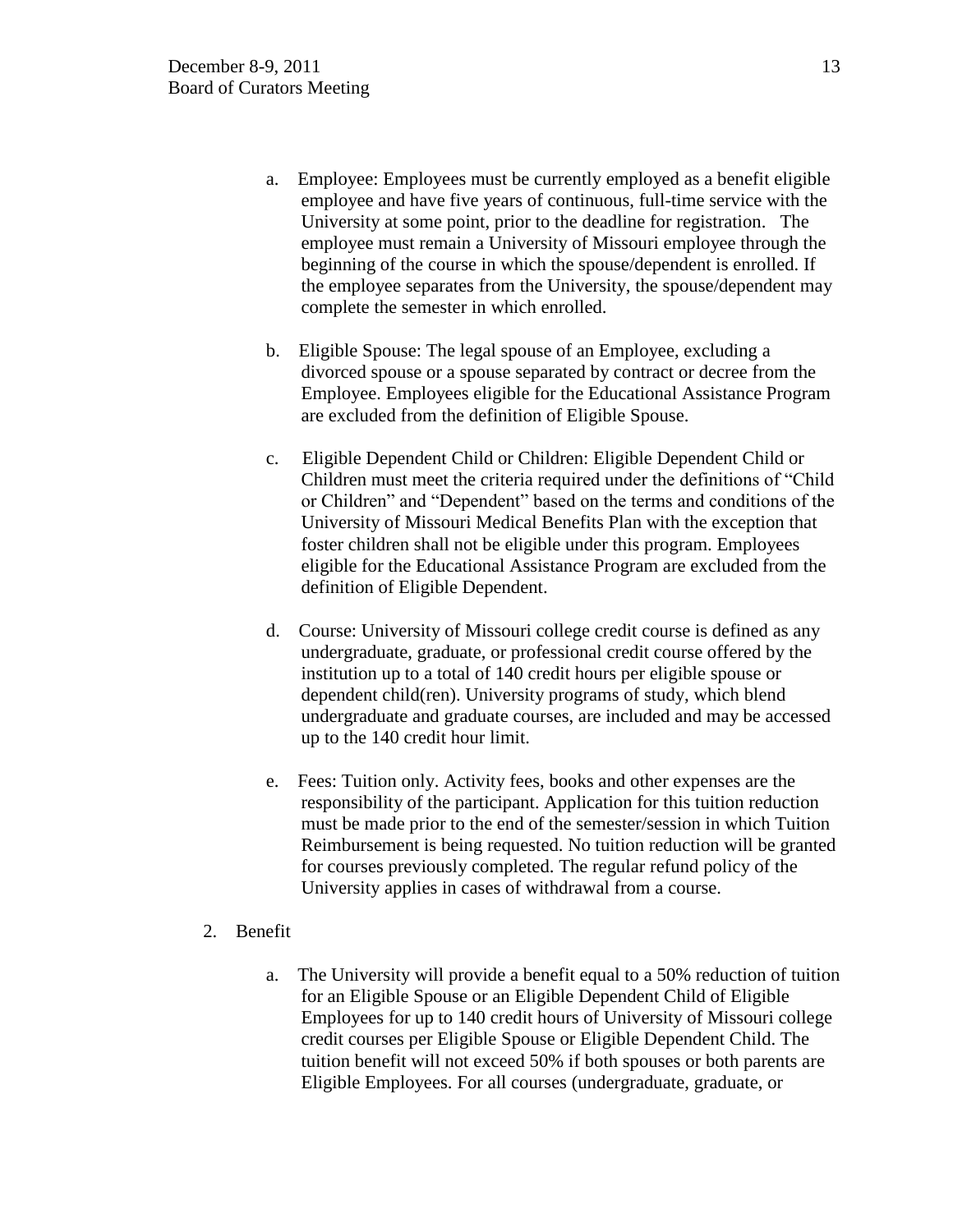professional), the rate of such tuition reduction shall be based upon the tuition charged to a resident student for undergraduate courses.

### **Academic, Student and External Affairs**

Committee Chairwoman Haggard provided a recap of the December 8, 2011 Academic, Student and External Affairs Committee meeting.

### Information

- 1. Endowed Chairs Report
- 2. Fall Enrollment Report
- 3. Student Success Report
- 4. Chancellors' Updates on Strategies for Improving College Completion Rates

### **Audit**

Committee Chairman Goode provided a recap of the December 8, 2011 Audit Committee meeting.

### Information

1. Review of Audit Matrix and 2012 Audit Committee Schedule

# **Compensation and Human Resources**

Committee Chairman Bradley provided a recap of the December 8, 2011 Compensation and Human Resources Committee meeting.

### Action 1. Approve Contract for Master Administrator

# Approve Contract for Master Administrator

It was recommended by Vice President Rodriguez, endorsed by Interim President Owens, recommended by the Compensation and Human Resources Committee, moved by Curator Steward, and seconded by Curator Haggard, that the following action be approved:

that the Vice President for Human Resources be authorized to contract with Fidelity Investments to provide recordkeeping and administration services for the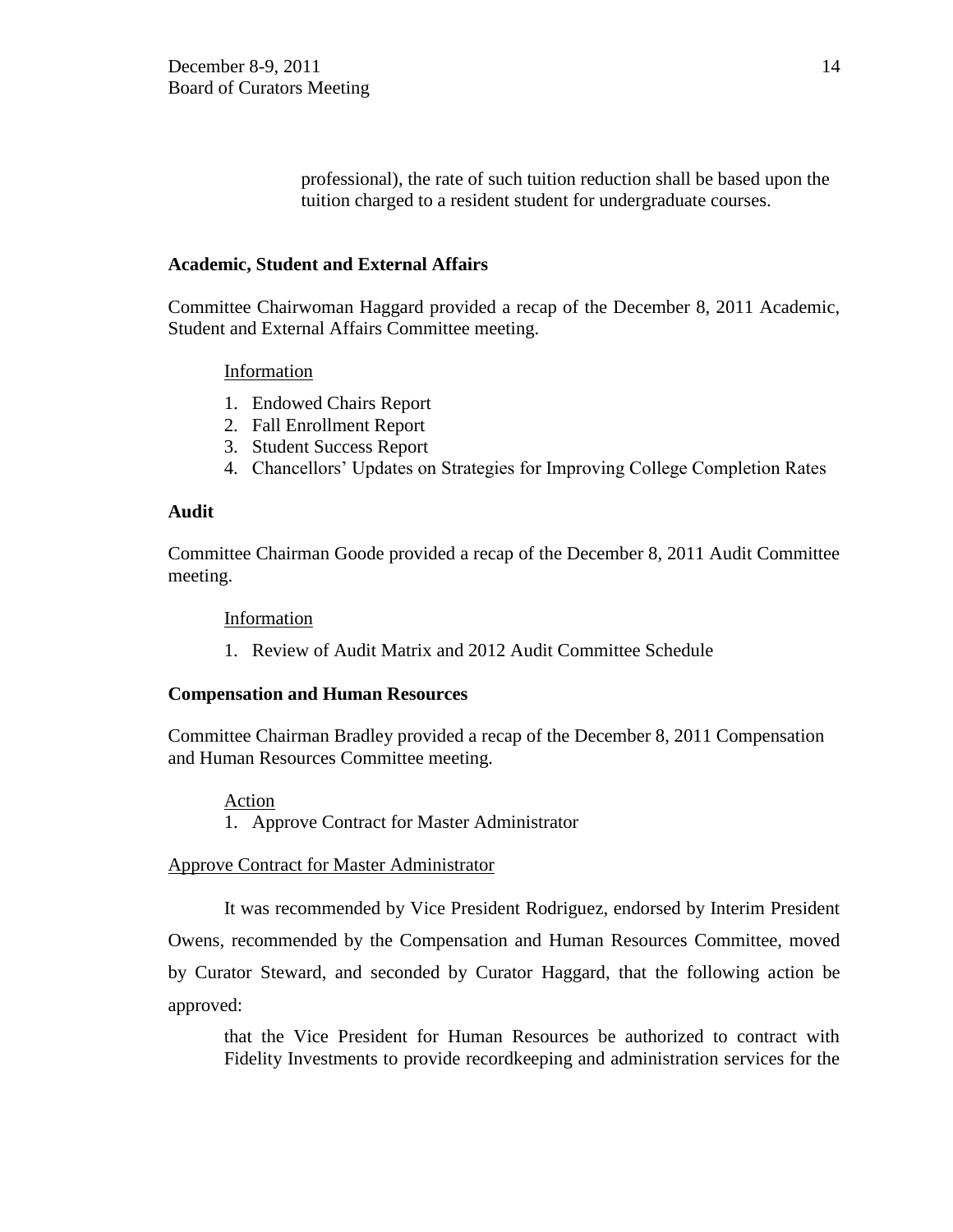defined contribution portion of the New Retirement Plan for new employees, and for the current Tax Deferred Investment program.

Agreements entered into by the University are subject to review and approval by the Vice President for Human Resources and General Counsel.

Roll call vote of Board:

Curator Bradley voted yes. Curator Cupps voted yes. Curator Downing voted yes. Curator Erdman voted yes. Curator Goode voted yes. Curator Haggard voted yes. Curator Henrickson voted yes. Curator Steward voted yes. Curator Van Matre voted yes.

The motion carried.

# **Finance**

Committee Chairman Downing provided a recap of the December 8, 2011 Finance Committee meeting.

# Information

- 1. Investment Update, UM
- 2. Physical Facilities Quarterly Report, UM
- 3. FY2013 2015 Strategic Financial Planning Assumptions, UM
- 4. FY2013 Tuition and Fees, UM
- 5. Financial Aid Report, UM
- 6. Performance Funding, UM
- 7. Development and Capital Campaigns Update

# Action

1. Insurance Broker Selection, UM

Insurance Broker Selection, UM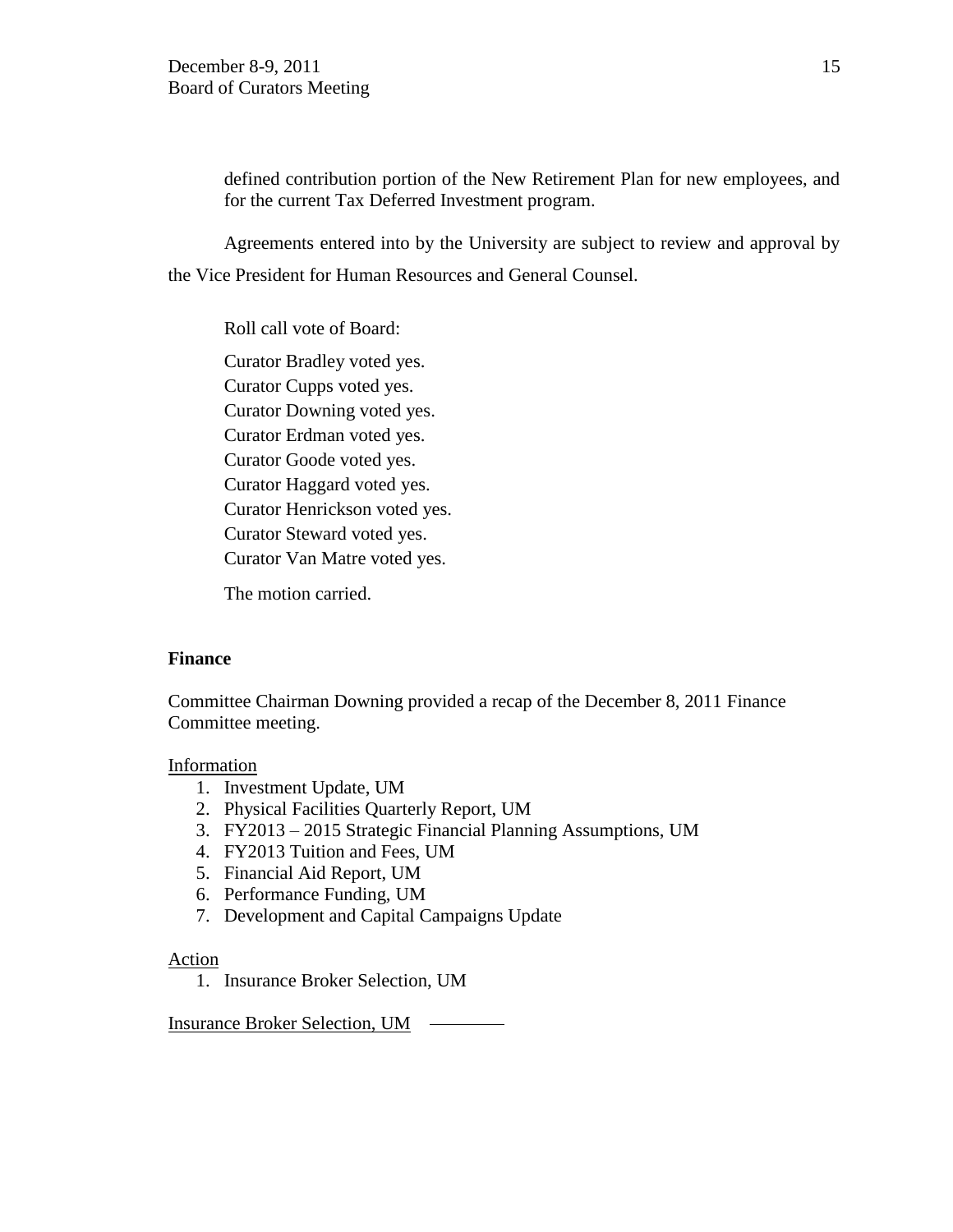It was recommended by Vice President Krawitz, endorsed by Interim President Owens, recommended by the Finance Committee, moved by Curator Downing and seconded by Curator Haggard, that the following action be approved:

that the Vice President for Finance and Administration be authorized to retain the firms of Arthur J. Gallagher & Company (an Illinois corporation with a St. Louis office), Lockton Insurance Agency, Inc. (A Missouri company), and Marsh & McLennan Risk Capital Holdings, LTD (a New York company), to provide insurance broker services for all property, casualty, fidelity, and student insurance for the period February 1, 2012 thru January 31, 2017.

Roll call vote of Board:

Curator Bradley voted yes. Curator Cupps abstained. Curator Downing voted yes. Curator Erdman voted yes. Curator Goode voted yes. Curator Haggard voted yes. Curator Henrickson voted yes. Curator Steward voted yes. Curator Van Matre voted yes.

The motion carried.

### **General Business**

#### Good and Welfare

Draft February 2012 Board of Curators meeting agenda – no discussion (on file)

#### Election of Board of Curators Chairperson, 2012 -

Upon the motion of Curator Van Matre, Curator Bradley was nominated to serve

as Chairperson of the Board of Curators for the term January 1, 2012 through December

31, 2012. The nomination was seconded by Curator Goode.

Roll call vote: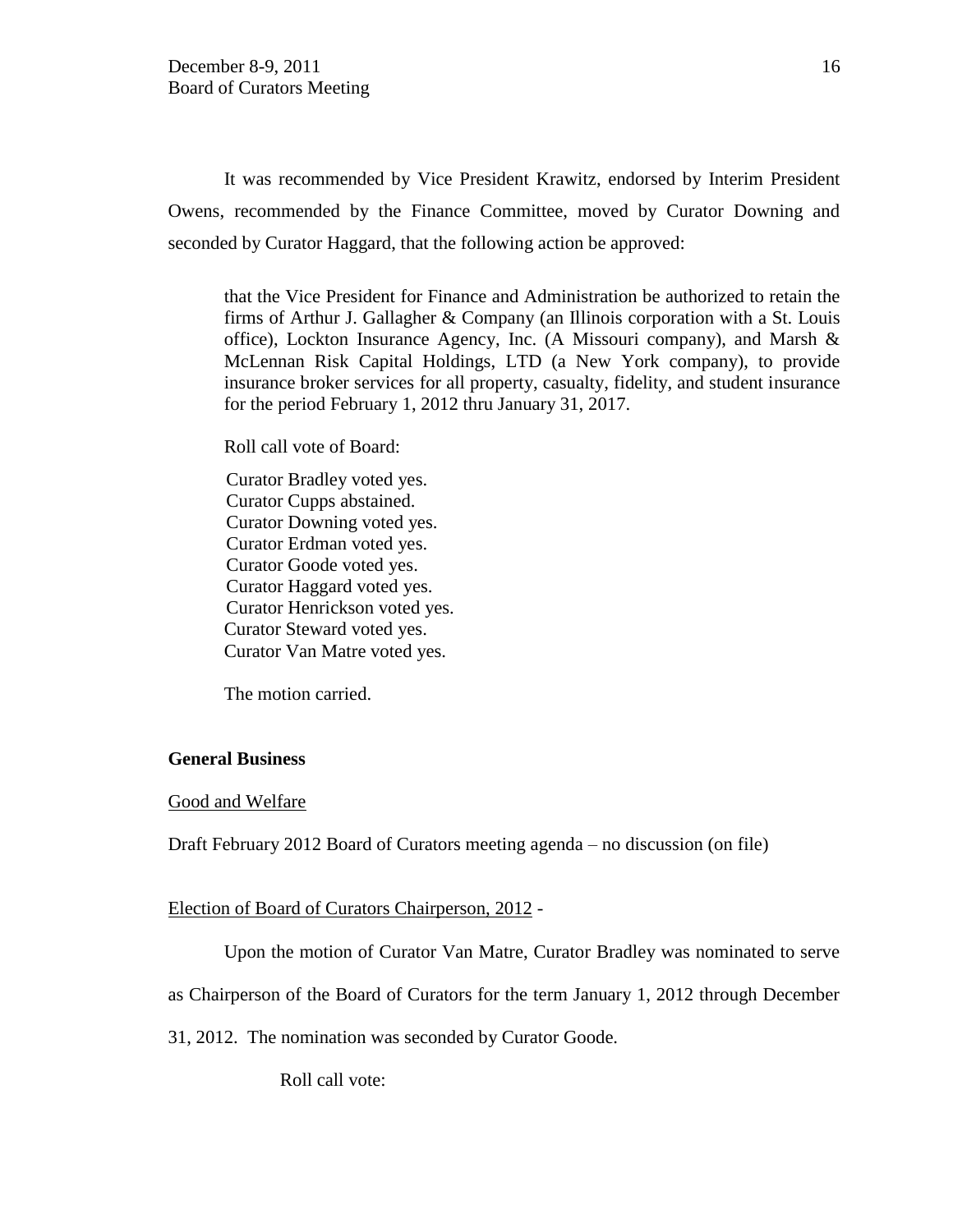Curator Bradley abstained. Curator Cupps voted yes. Curator Downing voted yes. Curator Erdman voted yes. Curator Goode voted yes. Curator Haggard voted yes. Curator Henrickson voted yes. Curator Steward voted yes. Curator Van Matre voted yes.

The motion carried.

### Election of Board of Curators Vice Chairperson, 2012 –

Upon the motion of Curator Downing, Curator Goode was nominated to serve as

Vice Chair of the Board of Curators for the term January 1, 2012, through December 31,

2012. The nomination was seconded by Curator Cupps.

Roll call vote:

Curator Bradley voted yes. Curator Cupps voted yes. Curator Downing voted yes. Curator Erdman voted yes. Curator Goode abstained. Curator Haggard voted yes. Curator Henrickson voted yes. Curator Steward voted yes. Curator Van Matre voted yes.

The motion carried.

### Board Officer Transition

Chairman-Elect Bradley presented Chairman Erdman with an engraved plaque in recognition of his service as 2011 Board chair.

Chairman Erdman presented Chairman-Elect Bradley with The University of Missouri, A Centennial History, a book by Jonas Viles (Curator Lichtenegger began this tradition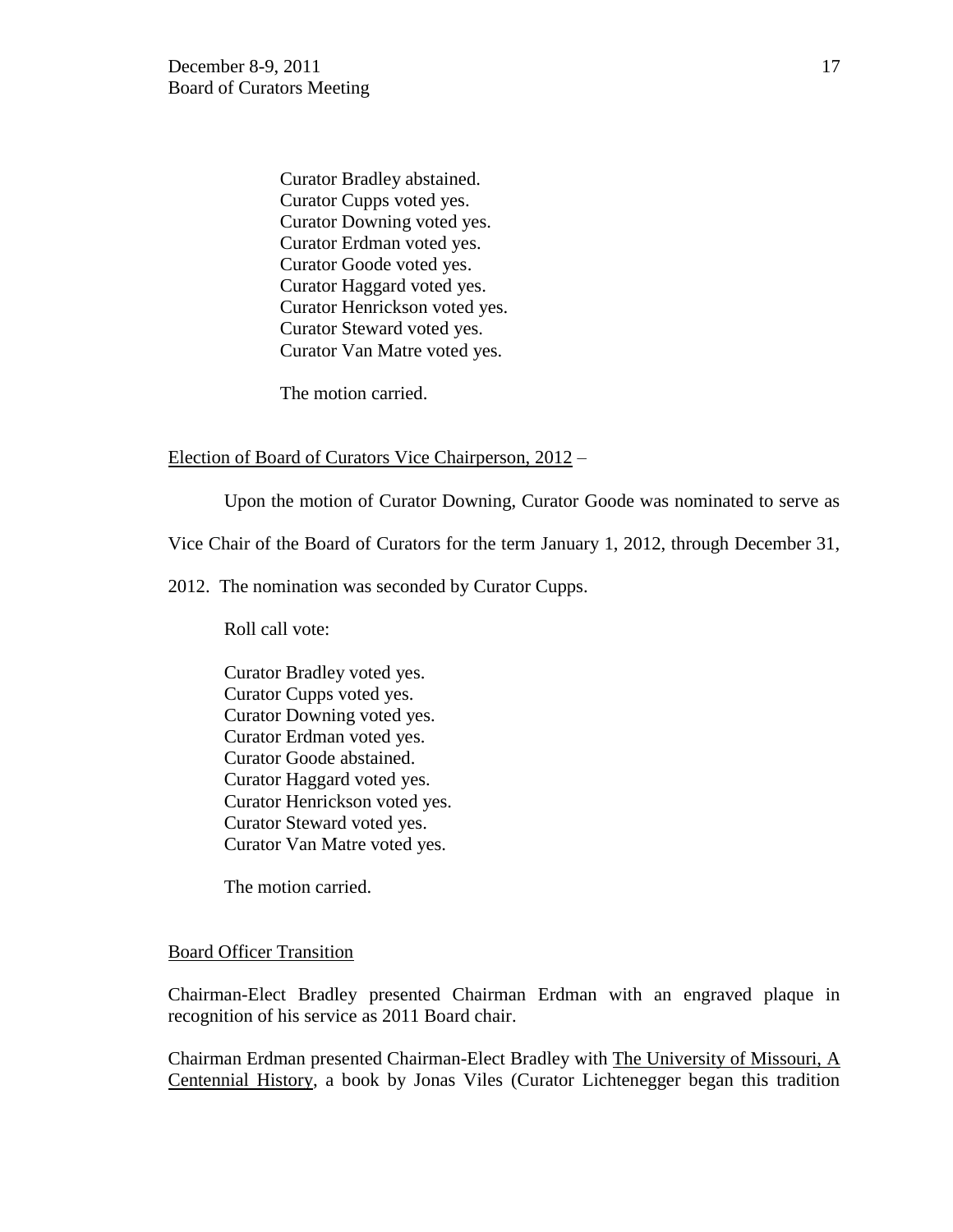when he served as chairman of the board.) Acceptance remarks were made by Curator Bradley.

It was moved by Curator Goode and seconded by Curator Downing, that the

public session of the Board of Curators meeting, December 8-9, 2011, be adjourned.

Roll call vote:

Curator Bradley voted yes. Curator Cupps voted yes. Curator Downing voted yes. Curator Erdman voted yes. Curator Goode voted yes. Curator Haggard voted yes. Curator Henrickson voted yes. Curator Steward voted yes. Curator Van Matre voted yes.

The motion carried.

The public session of the Board of Curators meeting adjourned at 10:35 AM on Friday, December 9, 2011.

# **BOARD OF CURATORS MEETING – EXECUTIVE SESSION**

A meeting of the University of Missouri Board of Curators was reconvened in executive session at 11:00 A.M., on Friday, December 9, 2011, in Room 313, Millennium Student Center on the University of Missouri – St. Louis campus, St. Louis, Missouri. Curator Warren K. Erdman, Chairman of the Board of Curators, presided over the meeting.

Present The Honorable David R. Bradley The Honorable Donald L. Cupps The Honorable Don M. Downing The Honorable Warren K. Erdman The Honorable Wayne Goode The Honorable Judith G. Haggard The Honorable Pamela Q. Henrickson The Honorable David L. Steward The Honorable Craig A. Van Matre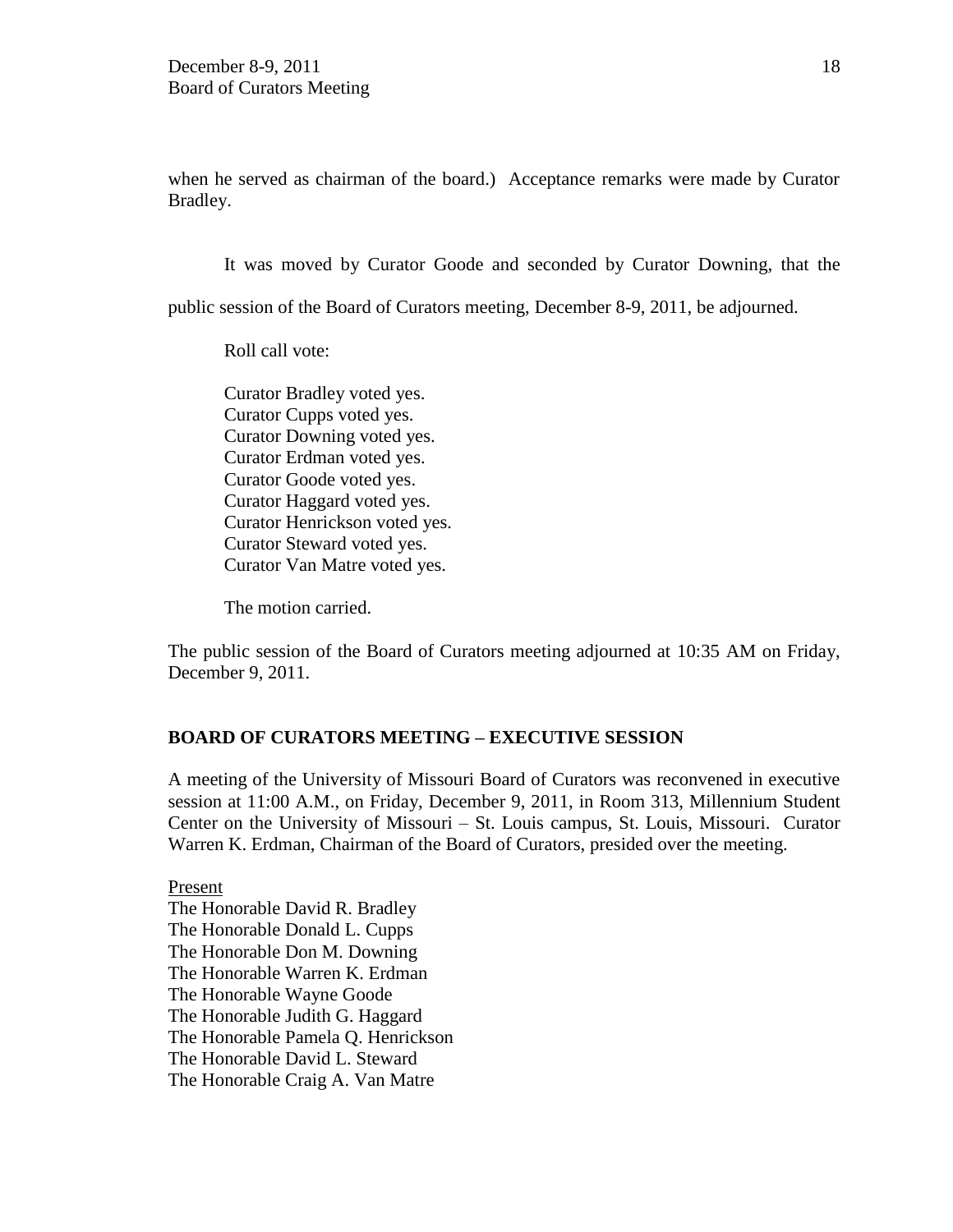### Also Present

Mr. Stephen J. Owens, Interim President, University of Missouri System Mr. Phillip J. Hoskins, Acting General Counsel Ms. Cindy S. Harmon, Secretary of the Board of Curators Miss Laura A. Confer, Student Representative to the Board of Curators Dr. Brady J. Deaton, Chancellor, University of Missouri-Columbia Dr. Thomas F. George, Chancellor for University of Missouri – St. Louis Dr. Leo E. Morton, Chancellor of University of Missouri – Kansas City Dr. W. Kent Wray, Interim Chancellor, Missouri University of Science and Technology Ms. Natalie "Nikki" Krawitz, Vice President of Finance and Administration Ms. Mary Austin, Associate Athletic Director – Compliance, MU Ms. Mitzi Clayton, Assistant Athletic Director – Compliance, MU

### **General Business**

Acting General Counsel's Report – presented by Acting General Counsel Hoskins with assistance from Ms. Austin and Ms. Clayton regarding training on regulations related to NCAA compliance. No action taken by the Board.

University President's Report to the Board of Curators on contracts, property and personnel – presented by Interim President Owens

Litigation Report – presented by Acting General Counsel Hoskins (report on file in General Counsel's Office)

Authorization for Creation of Separate Legal Entity(ies)– Establish Subsidiaries for Financing Renewable Energy Projects, UM

It was recommended by Vice President Krawitz, endorsed by Interim President Owens, recommended by the Finance Committee, moved by Curator Steward and seconded by Curator Haggard, that the following action be approved:

that the Vice President for Finance and Administration be authorized to pursue certain transactions relating to the construction and financing of renewable energy projects at the University of Missouri—Columbia and Missouri University of Science and Technology, in order to take advantage of potential federal incentives, as follows: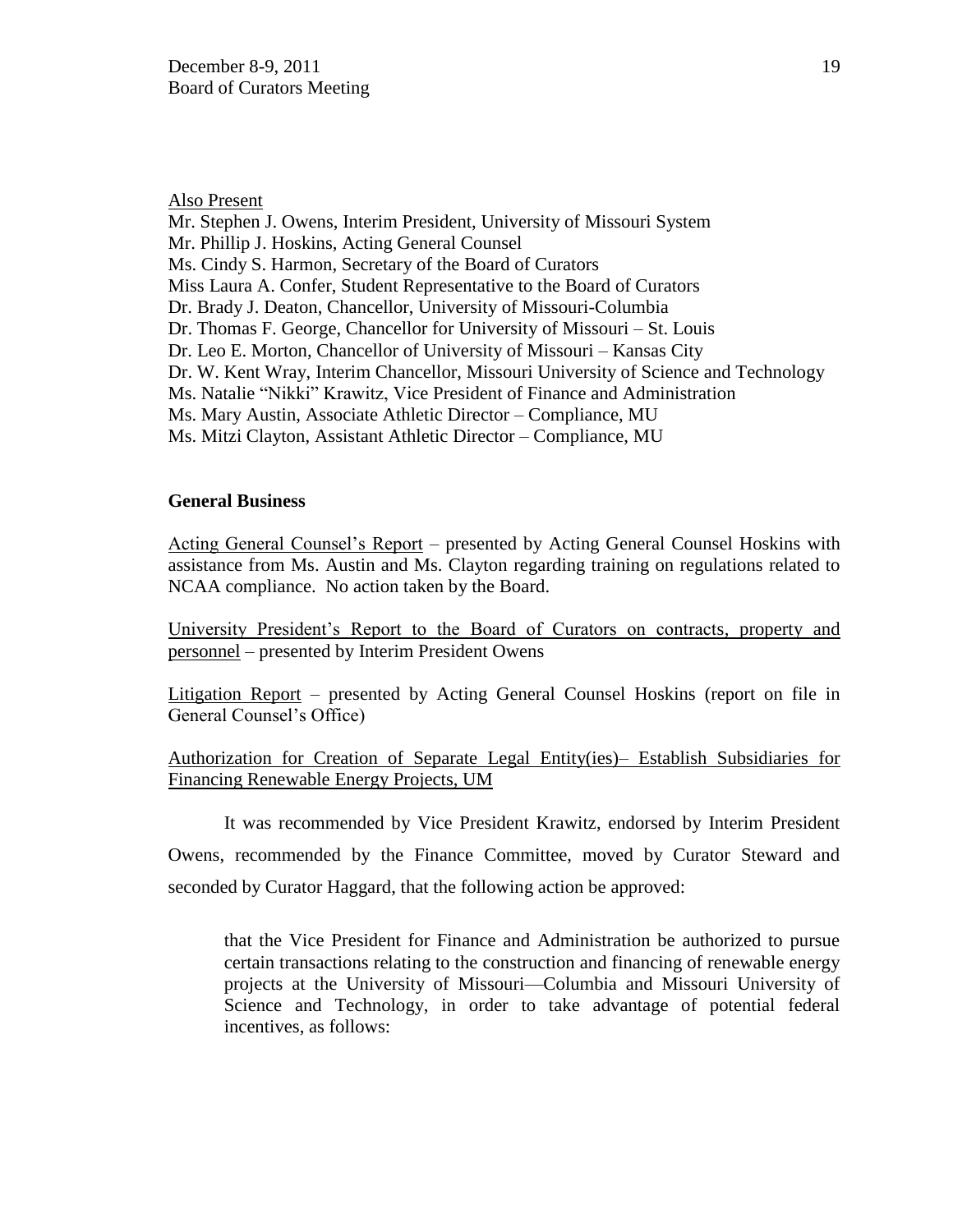- 1. To form one or more subsidiaries, which are directly or indirectly at least 90% owned and controlled by the university, to serve as project companies;
- 2. To lease land and facilities and grant easements and other rights to the project companies for up to 30 years, and to make such capital contributions, loans, and other advances of assets and funds to the project companies in an aggregate amount of up to the project budget as approved by the Board, in all cases as necessary to construct and own the projects and otherwise upon such terms and conditions as are appropriate in the judgment of the Vice President for Finance and Administration;
- 3. To cause the project companies to complete the projects, lease the same back to the university or enter into other arrangements with the university, and apply for federal grants, incentives, and other benefits, in all cases as necessary to fulfill the objectives of the projects and otherwise upon such terms and conditions as are appropriate in the judgment of the Vice President for Finance and Administration.

In the event further modifications to the transaction structure are required in connection with the construction and financing of the projects and the pursuit of applicable federal incentives, the same may be approved in the judgment of the Vice President for Finance and Administration.

Roll call vote of Board:

Curator Bradley voted yes. Curator Cupps voted yes. Curator Downing voted yes. Curator Erdman voted yes. Curator Goode voted yes. Curator Haggard voted yes. Curator Henrickson voted yes. Curator Steward voted yes. Curator Van Matre voted yes.

The motion carried.

It was moved by Curator Bradley and seconded by Curator Goode, that the meeting of the Board of Curators, December 8-9, 2011, be adjourned.